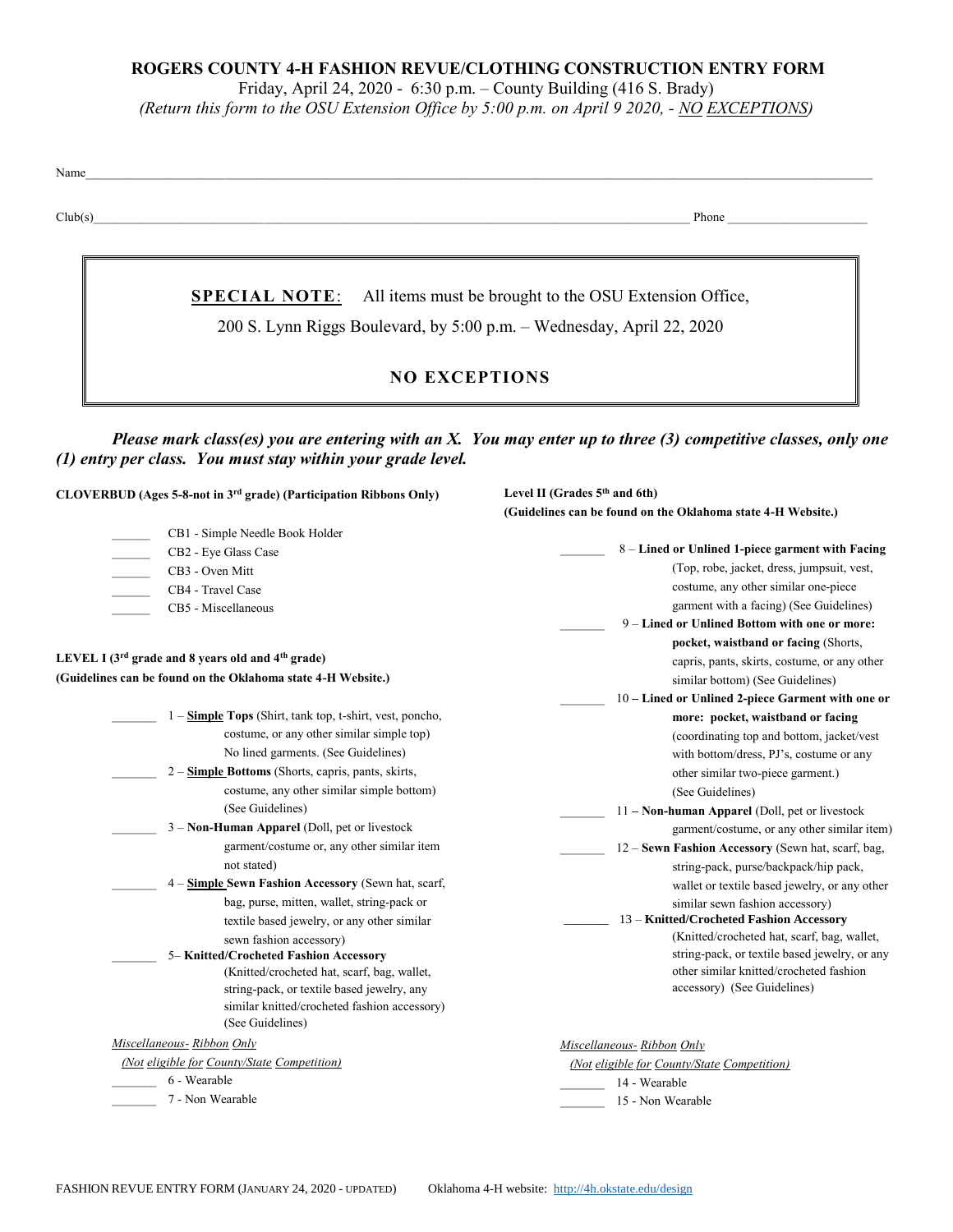- \_\_\_\_\_\_\_ 16 **Blouse/Shirt with sleeves and closure**. Exhibit must have 2 or more of the specific skills/techniques listed under any of the following headings in the Level 3 Mastery Sheet. Buttons and Buttonhole, Fasteners, Sleeves, Zipper. No jackets, coats or vest.
- \_\_\_\_\_\_\_ 17 **Lined or Unlined Bottom with zipper and pocket(s)**. Exhibit must have two or more of the specific skills/techniques listed under any of the following headings in the Level 3 Mastery Sheet: Interfacing/Underlining, Lining, Pockets, Zippers. Pocket style must be one described on the skill sheet.
- \_\_\_\_\_\_\_ 18 **Lined or Unlined two-Piece Garment** (coordinating top and bottom, jacket/vest with bottom/dress, PJ's, uniform, costume, or any other similar two-piece coordinate.) Exhibit must have two or more of the specific skills/techniques listed under any of the following headings in the Level 3 Mastery Sheets: Buttons and Buttonhole, Fasteners, Interfacing/Underlining, Lining, Pockets, Sleeves, Zipper.
	- \_\_\_\_\_\_\_ 19 **– Sewn Fashion Accessory with closure/fastener and seams.** (Examples: hat/earmuffs, wallet, bag/purse/backpack, costume accessory (such as gloves, apron, bustier), textile based jewelry or any similar sewn fashion accessory. See specific skills/techniques listed under the following headings Level 3 Mastery: Buttons and Buttonholes, Fasteners, Seams and Seam Finish which may apply.
- \_\_\_\_\_\_\_ 20 **Fashion Garment or Accessory** created by Knitting/crocheting/Tatting/Felting or similar technique. No accessory is to be constructed from commercial/purchased fabric (woven, knit, felt, etc.) Knitted or crocheted exhibit must have two or more of the specific skills/techniques listed under any of the following headings in the Level 3 Mastery Sheets: Crochet and or Knitting)
- \_\_\_\_\_\_\_ 21 **"Redesigned" Original Apparel/Fashion Garment** with before & after (garment being worn) pictures & a written description of the design and construction process/steps the member undertook and reason(s) for "redesign.) See Frugal Fashion Instruction Sheet and other OK Recycle and Redesign resources.

*Miscellaneous- Ribbon Only (Not eligible for County/State Competition)*

\_\_\_\_\_\_\_ 22 - Wearable

**\_\_\_\_\_\_\_** 23 - Non Wearable

### LEVEL IV (Grades 9<sup>th</sup>, 10<sup>th</sup>, 11<sup>th</sup> and 12<sup>th</sup>) *(Guidelines can be found on the Oklahoma State 4-H website.)*

- \_\_\_\_\_\_\_ 24 **1-piece lined or unlined garment** (Pants, skirt, coat, jacket, dress, jumpsuit, uniform, formalwear, costume, or any other similar Garment) with 2 or more of the specific skills/techniques listed under any of the following headings in the Level 4 Mastery Sheet: Collar/Cuff, Buttons and Buttonholes, Fasteners, Hem, Interfacing/Under lining/interlining, Lining, Seam, Seam/Finish, Zipper)
- \_\_\_\_\_\_\_ 25 **2-piece Lined or Unlined ensemble/coordinate** (Coat/jacket/vest/shirt/blouse with dress/pants/slacks/skirt/etc, suit, costume, or any other similar 2-piece coordinate with 2 or more of the specific skills/techniques listed under any of the following headings in the Level 4 Mastery Sheet: Collar/Cuff, Buttons and Buttonholes, Fasteners, Hem, Interfacing/Under Lining/Interlining, Lining, Seam, Seam/Finish, Zipper)
	- \_\_\_\_\_\_\_ 26 **Fashion Garment or Accessory** created by Knitting/Crocheting/Tatting/Felting or similar technique. No accessory is to be constructed from commercial/purchased fabric (woven, knit, felt, etc) Knitted or crocheted exhibit must have 2 or more of the specific skills/techniques listed under any of the following headings in the Level 4 Mastery Sheet. Crochet and/or Knitting.
- \_\_\_\_\_\_\_ 27 **Functional Fashion Accessory or Garment designed for Special Needs**. "Special Needs" being the individual requirements of a person with a mental, emotional, physical disability or disease." MUST include a description of whom it was made for, why the need, any special adaptations per the individuals request and any other pertinent information supporting the finished product. (Examples of fashion accessories or garment, apron/tidy-top; garment adaptation; mastectomy pillow, cancer cap/hat, slippers/shoes; wheel chair – coat, gloves, backpack, cell phone caddy; etc. This exhibit is for fashion accessories and garments worn by the person. See Citizenship through Service Learning and Sewing for Special Needs instructions.
- \_\_\_\_\_\_\_\_ 28 **Recycling/Upcycling Apparel on a Budget** Focus is on the skill/technique mastery applied to the recycling/upcycling of a garment with a budget of \$10. Must include an expense sheet for any supplies/garments purchased. In kind or on hand supplies (thread, fabric/trim scraps, buttons, interfacing, etc.) used in the design and construction are also to be listed on the expense sheet. Exhibit must include before and after (garment being worn) pictures and a written description of the design and construction process/steps the member undertook. See Frugal Fashion Instruction sheet and other OK Recycle and Redesign resources.

*Miscellaneous- Ribbon Only (Not eligible for County/State Competition)*

- \_\_\_\_\_\_\_ 29 Wearable
- 30 Non-wearable

### *Members Attending Roundup 2020, Please Complete the following.*

\_\_\_\_\_Check Here if you have read and understand the guidelines for participation in the State 4-H Roundup Fabrics and Fashion Revue.

Should my entry (Category #: \_\_\_\_\_\_\_ - 1 entry only) become eligible, I plan to attend Roundup and agree to follow the guidelines and would like to enter the item for participation in the 2020 Roundup (June 22-25) Fabrics and Fashion Revue.

Signature:\_\_\_\_\_\_\_\_\_\_\_\_\_\_\_\_\_\_\_\_\_\_\_\_\_\_\_\_\_\_\_\_\_\_\_\_\_\_\_\_\_\_\_\_\_\_\_\_\_\_\_\_\_\_\_\_\_\_\_\_\_\_\_\_\_\_\_\_ Date:\_\_\_\_\_\_\_\_\_\_\_\_\_\_\_\_\_\_\_\_\_\_\_

Bring all construction items to the extension office by Wednesday, April 22, 2020

NO EXCEPTIONS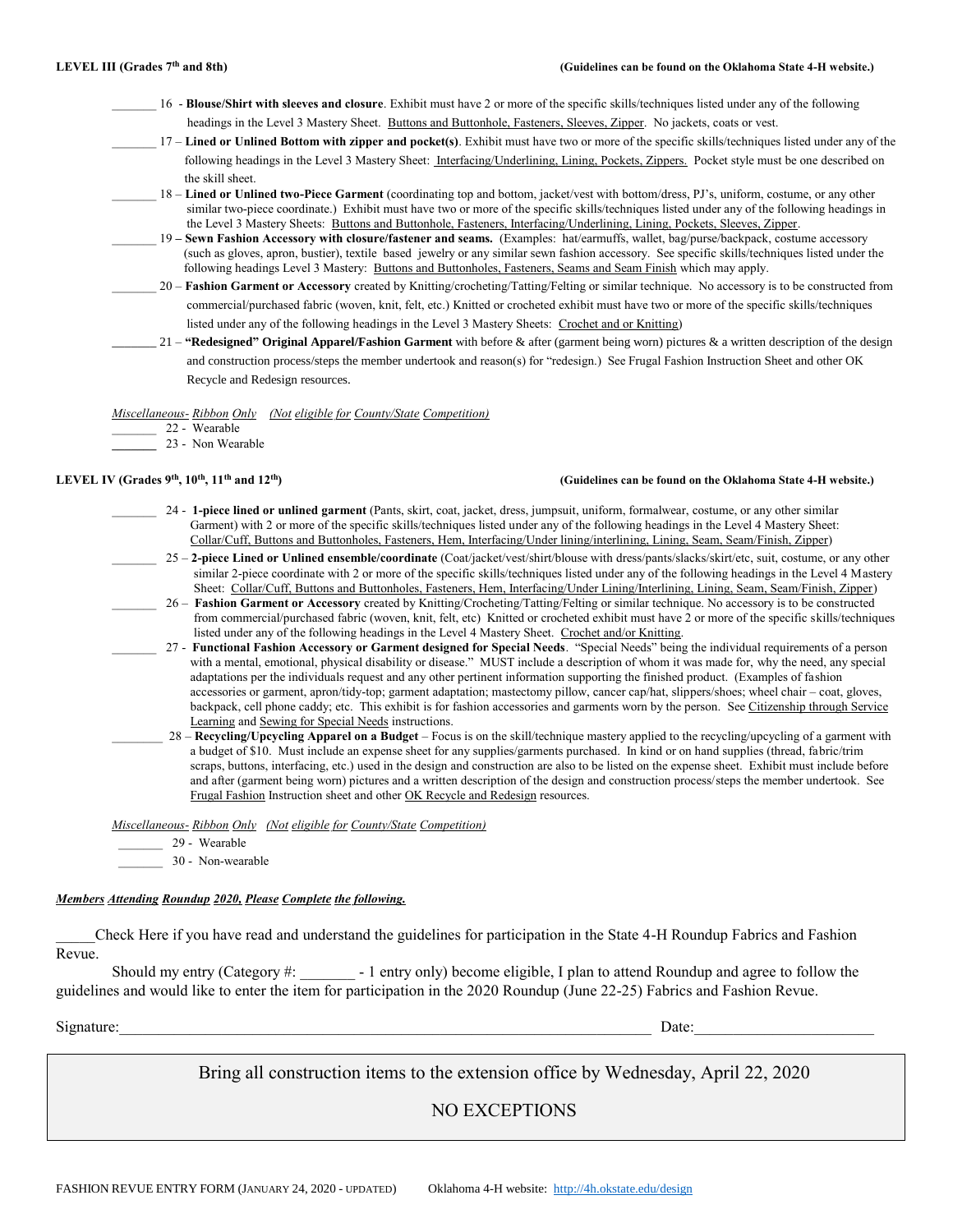# **FASHION REVUE CONTEST GUIDELINES**

(Keep this page for future reference.)

- 1. All items entered in contest must have been made and modeled by the 4-H member since the last Fashion Revue.
- 2. Each participant will receive a blue, red or white award.

*Blue Award*: Has followed directions and guidelines. Has straight stitching. Garment is neat and pressed. No major construction problems.

*Red Award*: May not have finished seams. Stitching is crooked. Fit needs improvement. Does not follow directions.

*White Award*: Member does not follow directions, needs major improvements, overall look lacks attractiveness.

3. Only garments which receive blue awards will be eligible for champion and reserve.

| Level I – $3^{rd}$ and 8 years old, and $4^{th}$ Grades - Champion and Reserve Champion | - Classes $1-5$   |
|-----------------------------------------------------------------------------------------|-------------------|
| Level $II - 5th$ and $6th$ Grades - Champion and Reserve Champion                       | - Classes 8-13    |
| Level $III - 7th$ and $8th$ Grades - Champion and Reserve Champion                      | - Classes $16-21$ |
| Level IV – $9th$ , $10th$ , $11th$ and $12th$ Grades - Champion and Reserve Champion    | - Classes 24-28   |

- 4. Participants may have up to three competitive entries within their age group. Only one entry per class is allowed by participant. **Participants should not make the same items they made in previous years**.
- 5. Miscellaneous Items are not eligible for state competition.
- 6. The skills/techniques for the Apparel Design and Construction projects are mandatory effective September 2018. The Skills Mastery Sheets will be required for the fair entries beginning 2020. Read the instructions, call the office if you have any questions. Through participating in fashion revue, the 4-H youth will learn:
	- o Fundamental principles of fashion and style.
		- Clothing construction techniques.
			- Sewing for proper garment fit.

*NOTE: Cloverbud activities are designed to be an enjoyable experience for youth 5 to 8 (not in 3rd grade) years of age. Through county events and activities we*  want to provide these Cloverbuds with the opportunity to become familiar with the 4-H program. In order to discourage competition, Cloverbuds will not be ranked *in order, they will receive participation ribbons only.*

### **CLOVERBUD: (5, 6, 7 and 8 (not in 3rd grade) Years) (Participation Ribbons Only)**

- CB1: Simple Needle Book Holder
- CB2: Eye Glass Case
- CB3: Oven Mitt
- CB4: Travel Case
- CB5: Miscellaneous

### **LEVEL I (3rd and 8 years old, and 4th grades)**

- 1 **Simple Tops** (Shirt, tank top, t-shirt, vest, poncho, costume, or any other similar simple top) No lined garments. Exhibit must have 2 or more of the specific skills/techniques listed under any of the following headings Level 1 Mastery Sheet: Buttons, Casing, Hem, Seams, Seam Finishes.
- 2 **Simple Bottoms** (Shorts, capris, pants, skirts, costume, any other similar simple bottom). Garments are not to be lined, have pockets or a zipper. Exhibit must have 2 or more of the specific skills/techniques listed under any of the following headings Level 1 Mastery Sheet: Hem, Seams, Seam Finishes, Waistband.
- 3 **Non-Human Apparel** (Doll, pet or livestock garment/costume or, any other similar item)
- 4 Simple Sewn Fashion Accessory (Sewn hat, scarf, bag, purse, mitten, wallet, string-pack or textile based jewelry, or any other similar sewn fashion accessory)
- 5– **Knitted/Crocheted Fashion Accessory** (Knitted/crocheted hat, scarf, bag, wallet, string-pack, or textile based jewelry, any similar knitted/crocheted fashion accessory). Exhibit must have 2 or more of the specific skills/techniques listed under any of the following headings in the Level Mastery Sheet: Crochet, Knitting

*Miscellaneous- Ribbon Only (Not eligible for County/State Competition)*

6 - Wearable

7 - Non Wearable

### **Level II (5th and 6th grades)**

- 8 **Lined or Unlined 1-piece garment with Facing** (Top, robe, jacket, dress, jumpsuit, vest, costume, any other similar one-piece garment with a facing). Exhibit must have 2 or more of the specific skills/techniques listed under any of the following headings in the Level 2 Mastery Sheet: Facings, Interfacing, Seam Finish
- 9 **Lined or Unlined Bottom with one or more: pocket, waistband or facing** (Shorts, capris, pants, skirts, costume, or any other similar bottom) Exhibit must have 2 or more of the specific skills/techniques listed under any of the following headings in the Level 2 Mastery Sheet: Facings, Pockets, Waistband, Zipper. No invisible zippers in Level 2. Waistband can be a flat front band and elastic back.